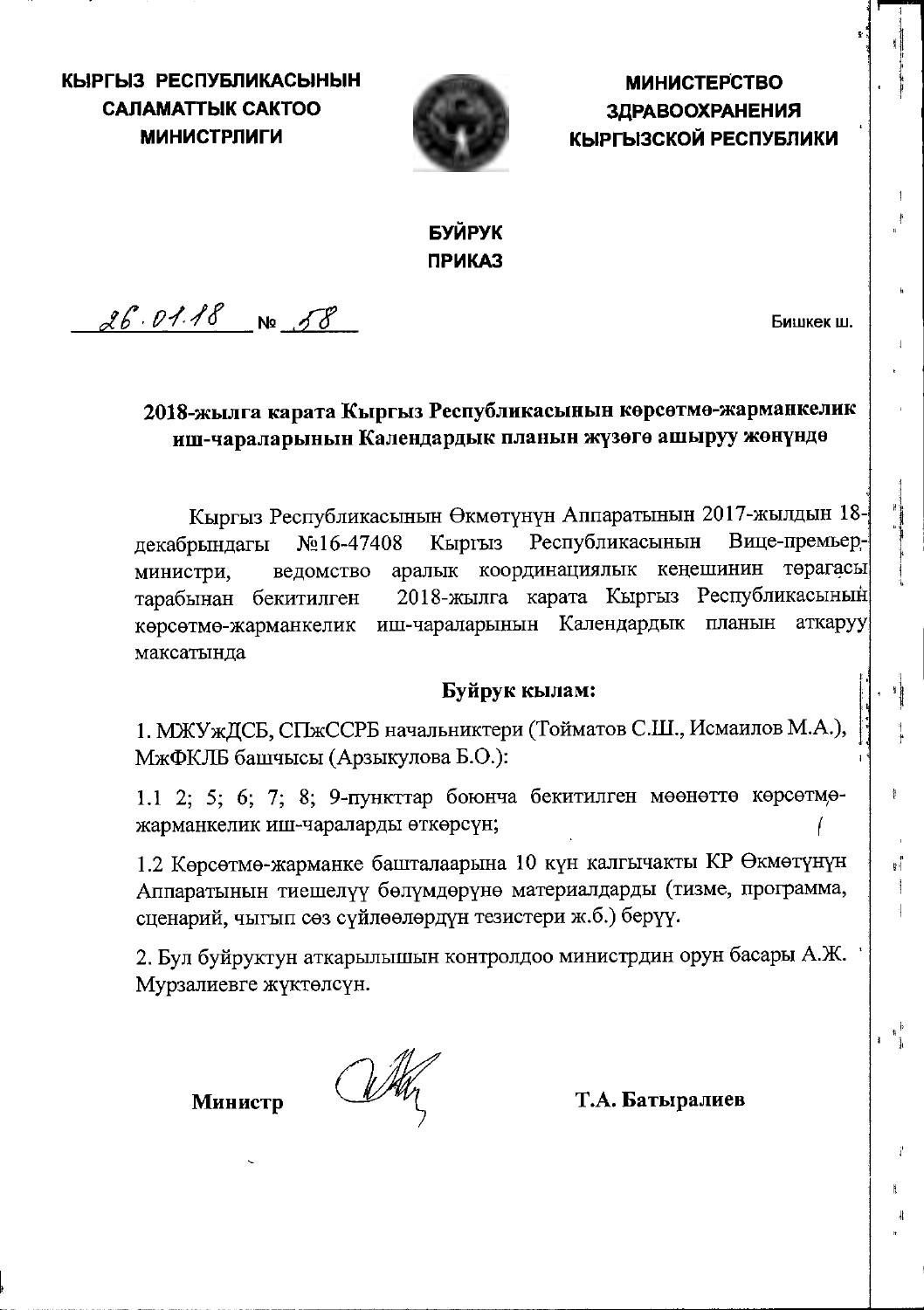Syncency et 26.01.18, a 58

О реализации Календарного плана выставочно-ярмарочных мероприятий Кыргызской Республики на 2018 год

Во исполнение поручения Аппарата Правительства Кыргызской Республики, от 18.12.2017г. №16-47408 по выполнению утвержденного Кыргызской Республики. председателя Вице-премьер-министра межведомственного совета Календарного координационного плана выставочно-ярмарочных мероприятий Кыргызской Республики на 2018 год

### Приказываю:

1. Начальникам УОМПиЛП, УСПиРПЗ (Тойматов С.Ш., Исмаилов М.А.), зав. ОЛМиФУ (Арзыкулова Б.О.):

1.1 провести выставочно-ярмарочные мероприятия по пунктам 2; 5; 6; 7; 8; 9 в установленные сроки;

1.2 предоставлять материалы (списки, программу, сценарий, тезисы выступления и др.) в соответствующие отделы Аппарата Правительства Кыргызской Республики за 10 дней до начала выставки-ярмарки.

2. Контроль за исполнением настоящего приказа возложить на заместителя министра Мурзалиева А.Дж.

Министр

Т.А. Батыралиев